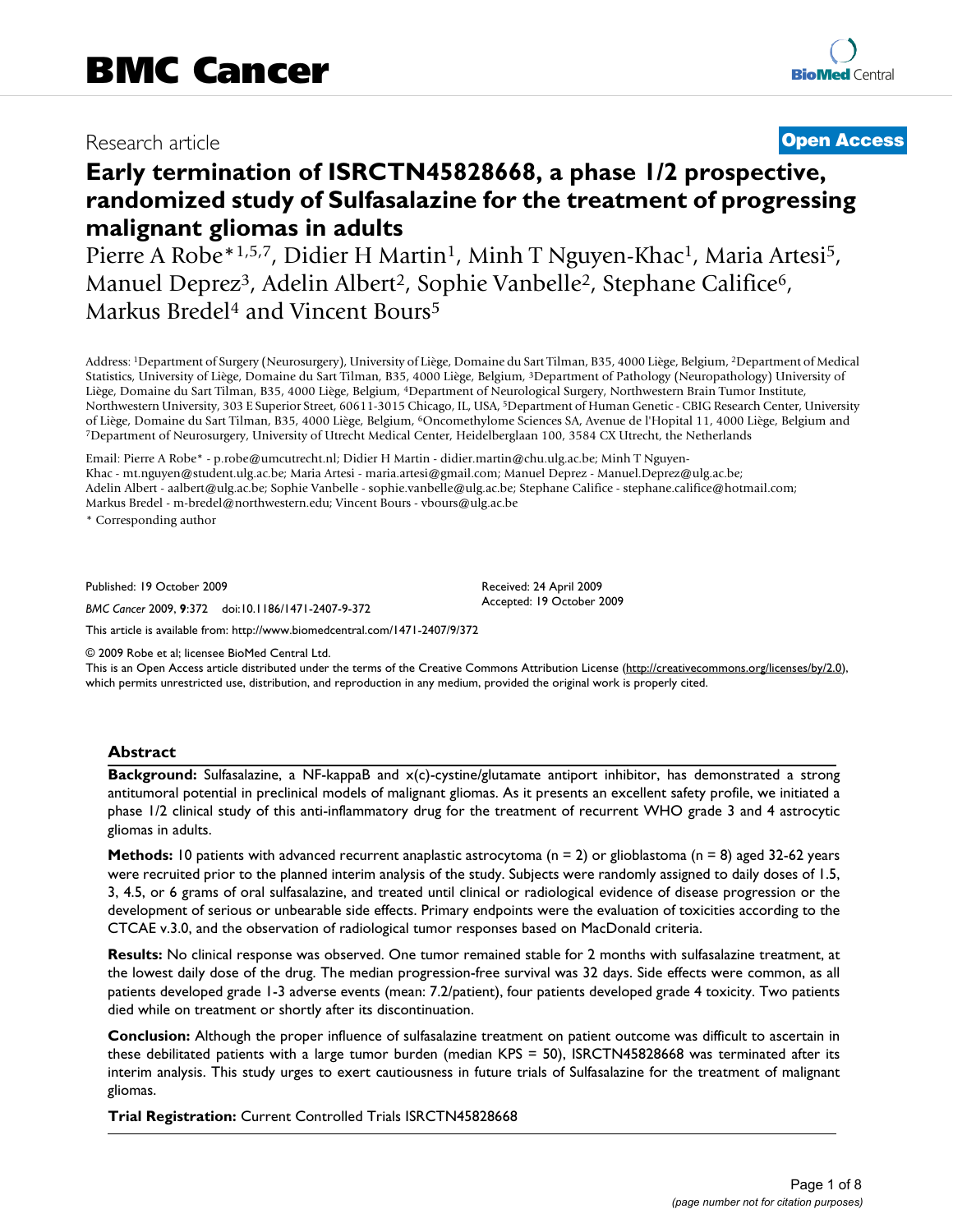#### **Background**

Despite a wealth of preclinical and clinical research, treatment options for malignant gliomas remain scarce, and median survival of patients barely reaches 15 months despite surgery, radiation and chemotherapy [1].

Among several recently discovered biochemical anomalies of malignant gliomas, transcription factor NF-kappaB has emerged as a major molecular determinant of tumor progression and treatment resistance [2]. It is constitutively activated in most high-grade gliomas [3-8], where it promotes the expression of various pro-invasion, antiapoptotic and cell-cycle related genes [7,9,10]. Inactivation of NF-kappaB blocks glioma growth in *in vitro* and *in vivo* models, and increases their response to radiation, chemotherapy and suicide gene therapy [11-13].

Sulfasalazine, an anti-inflammatory drug, is a known inhibitor of the multimeric kinase complex IKK that is essential to the canonical pathway of NF-kappaB activation [14]. Additionally, this drug inhibits the  $x(c)$ -cystine/ glutamate antiporter, an amino-acid transporter protein that is essential for the survival of glial cells [15,16]. Although there is presently a lack of pharmacological data that proves sulfasalazine penetrates the blood brain barrier, it was shown to exert a clear anti-tumor effect on rodent and human glioblastomas transplanted in the brain of nude mice [2,12,15].

Because of these promising preclinical data and as Sulfasalazine has been used clinically for over 4 decades for the treatment of colon and joint inflammatory diseases and causes little toxicity at daily doses up to 6 g/day [17], we initiated ISRCTN45828668, a double-blinded, prospective, phase 1/2 clinical trial of Sulfasalazine for the treatment of recurrent or progressive high-grade gliomas [18]. This study was designed as a phase 2, randomized, study looking for tumor responses. Given the fact that no specific safety data was available on the use of Sulfasalazine in the setting of malignant glial tumors however, the study also looked for treatment toxicities as a primary objective, and an interim review of treatment safety was planned to occur after an accrual of 10 patients.

The results of this interim review are reported according to the GNOSIS recommendations in neuro-oncology [19].

#### **Methods** *Study Design*

The protocol of ISRCTN45828668, a prospective, randomized, double-blinded single-center phase 1-2 study of Sulfasalazine for the treatment of recurrent or progressive high-grade astrocytic gliomas, has been published previously [18]. Briefly, a total of twenty adult patients (over 18 years old), with progressive astrocytic malignant glioma

despite surgery, radiation therapy and a first line of chemotherapy and with a life expectancy of at least 2 month were scheduled for recruitment. After signing an informed consent, patients underwent a clinical, radiological (baseline MRI) and biological examination and were evaluated with respect to our inclusion and exclusion criteria [see additional file 1: Table S1]. Upon enrollment, subjects were randomly assigned to one of four dose regimens of Sulfasalazine, using a randomization software (S-Plus v6.2, Insightful Corp., MathSoft, Seattle, WA, USA). Continuous daily doses of 1.5, 3, 4, or 6 g were taken orally t.i.d. until complete remission, evidence of progression or drug intolerance. Both the patients and the treating physicians were blinded to the individual dosages of sulfasalazine. Drug preparations were conditioned at the CHU of Liege Pharmacy department, and provided in the form of unremarkable capsules allowing both the patient and the physicians to remain blinded with respect to the individual dosage.

Given that Sulfasalazine safety had never been assessed in the context of malignant glial tumors however, the two primary endpoints of ISRCTN45828668 were the assessment of treatment toxicity and tumor response as measured according to modified (volumetric) MacDonald's criteria [20]. Overall survival and progression-free survival were secondary endpoints. To enforce the assessment of treatment safety, an independent, interim analysis of drug safety was scheduled and conducted after the accrual of ten patients. In order to facilitate the interim analysis of the data by the review committee, the randomization algorithm was weighted so that 8 of the first 10 patients received either the lowest or the highest drug dosage.

The protocol was sponsored by the Department of Neurosurgery, University Hospital of Liège, Belgium. It was reviewed and approved by the Ethics Committee of the Faculty of Medicine of the University of Liège, underwent review and approval by Belgian Federal Health Authorities (authorization reference 548/03/05) and was granted the European Trial database (EudraCT) number 2004- 004392-11.

Patients under 18 years old, or with anaplastic oligodendroglioma (WHO grade 3), allergy to sulfa drugs, porphyria, G-6-PD, kidney or liver deficiency or psychiatric disorder deemed incompatible with compliance to the study were excluded, as well as lactating or pregnant women.

Blood samples were analyzed every 15 days following treatment initiation, and follow-up visits-including clinical examination, history, MRI scan and urinalysis - were performed every 30 days. Adverse events were evaluated according to the NCI common toxicity criteria (CTCAE)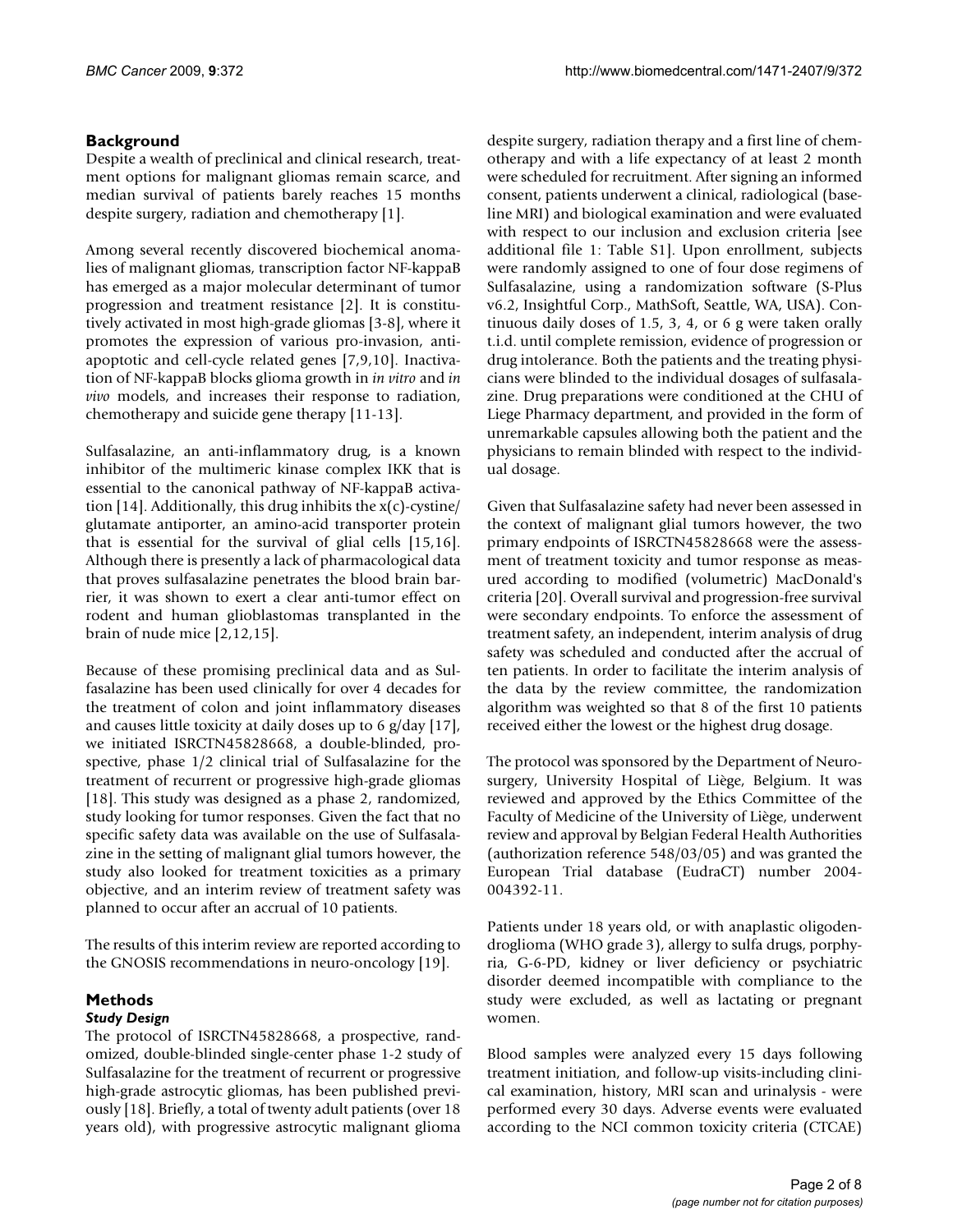version 3.0). Volume changes were measured on gadolinium-enhanced T1 weighted MPR images, using the Splicer software v 2.6 (Surgical Planning Laboratory, Brigham and Women's Hospital, Boston, MA [21]).

#### *Statistical analysis*

Results were expressed as means  $\pm$  standard deviations (SDs) for quantitative variables, while frequencies and proportions (%) were used for categorical variables. The non-parametric correlation coefficient of Spearman was calculated for measuring the association between two quantitative variables. Survival curves were determined by the Kaplan-Meier method and compared by the log-rank test. Calculations were always carried out on the maximum number of data available. Missing data were not replaced. Results were considered to be significant at the 5% critical level (p < 0.05). Data analysis was carried out using SAS (version 9.1 for Windows) and S-PLUS (version 6.2) statistical packages by AA and SV (Department of Medical Statistics, University of Liège, Belgium).

#### *Immunochemistry and MGMT promoter analysis*

Histology of the tumor samples obtained at the time of initial surgery was reviewed in all patients by an experienced neuropathologist (MD). NF-kappaB p65 staining of patient 6's tumor was performed using a monoclonal antibody to p65 (Santa Cruz Biotechnology) and as described previously [2]. MGMT promoter analysis was performed by Oncomethylome Sciences (Liege, Belgium), as described previously [22].

#### **Results**

#### *Patient demographics*

The relevant demographic and clinical characteristics of the patients included in the study are listed in [see additional file 2: Table S2A]. At the time of interim analysis, performed as scheduled, nine males and one female patient, aged 32-62 yr (median: 53.5) had been enrolled in and completed the study between May, 2005 and January, 2007. All patients had undergone surgery, standard radiation therapy (54-60 Gy) and a course of chemotherapy with alkylating agents prior to their inclusion in the present study. Nine patients were thus on temozolomide chemotherapy prior to their inclusion in the study. One patient was on a BCNU regimen. All patients had been off these cytotoxic medications for at least 4 weeks prior to the initiation of their Sulfasalazine treatment, and none had manifested severe side effects. Patient #4 and 6 had however experienced mild headaches and nausea while on temozolomide, and patient #7 had presented transiently decreased white cell counts on this regimen. All patients were free of those symptoms at the time of inclusion in ISRCTN45828668.

Eight patients had a diagnosis of recurrent glioblastoma multiforme and two suffered progressive anaplastic astrocytomas. MGMT promoter methylation analysis, assessed in all tumors at the time of initial resection, provided unequivocal results in 8 patients, and demonstrated a promoter methylation in only one tumor (patient # 3). KPS scores at the time of inclusion ranged from 40 to 70, with a median of 50. The initial tumor volume was on average  $67.7 \pm 31.9$  ml (range: 30.8 - 134 ml).

#### *Primary objective #1: treatment-associated toxicity*

Adverse events that occurred over the duration of the study are reported in **tables S2B** [see additional file 2: Table S2B] **and S3** [see additional file 3], together with the initial KPS of the patients and daily dose of Sulfasalazine intake. All patients experienced adverse events (AEs) of grade 1 to 3 (CTCAE V 3.0), with an average of  $7.2 \pm 2.6$ (range 4 - 11, median 7.5). Four (40%) patients developed a grade 4 toxicity, two of whom subsequently developed grade 5 (i.e., lethal) SAEs. The number of adverse events of grade 1 to 3 and the occurrence of adverse events of grade 4 were not related to the dose of sulfasalazine (p  $= 0.44$  and  $p = 0.17$  respectively). Both patients encountering grade 5 adverse events were in the 1.5 g/day dose (p  $= 0.094$ ).

Of the grade 1-3 AEs, 5 patients developed significant T2 MRI changes, believed to result from an increased peritumoral oedema and accompanied by increased cephalalgia (Figure 1). Proteinuria was encountered in 6 patients during sulfasalazine treatment. Bone marrow toxicity was finally encountered in 4 patients (neutropenia in 2, lym-



#### **Figure 1**

**Sulfaslazine-associated peritumor oedema**. T2 MRI scans obtained at inclusion, prior to Sulfasalazine treatment in patient #4, and 8 days after the initiation of sulfaslaazine treatment (6 g/day). The images demonstrate an increased peritumoral oedema and the developing midline shift. This patient alo developed severe headaches and withdrew from the study.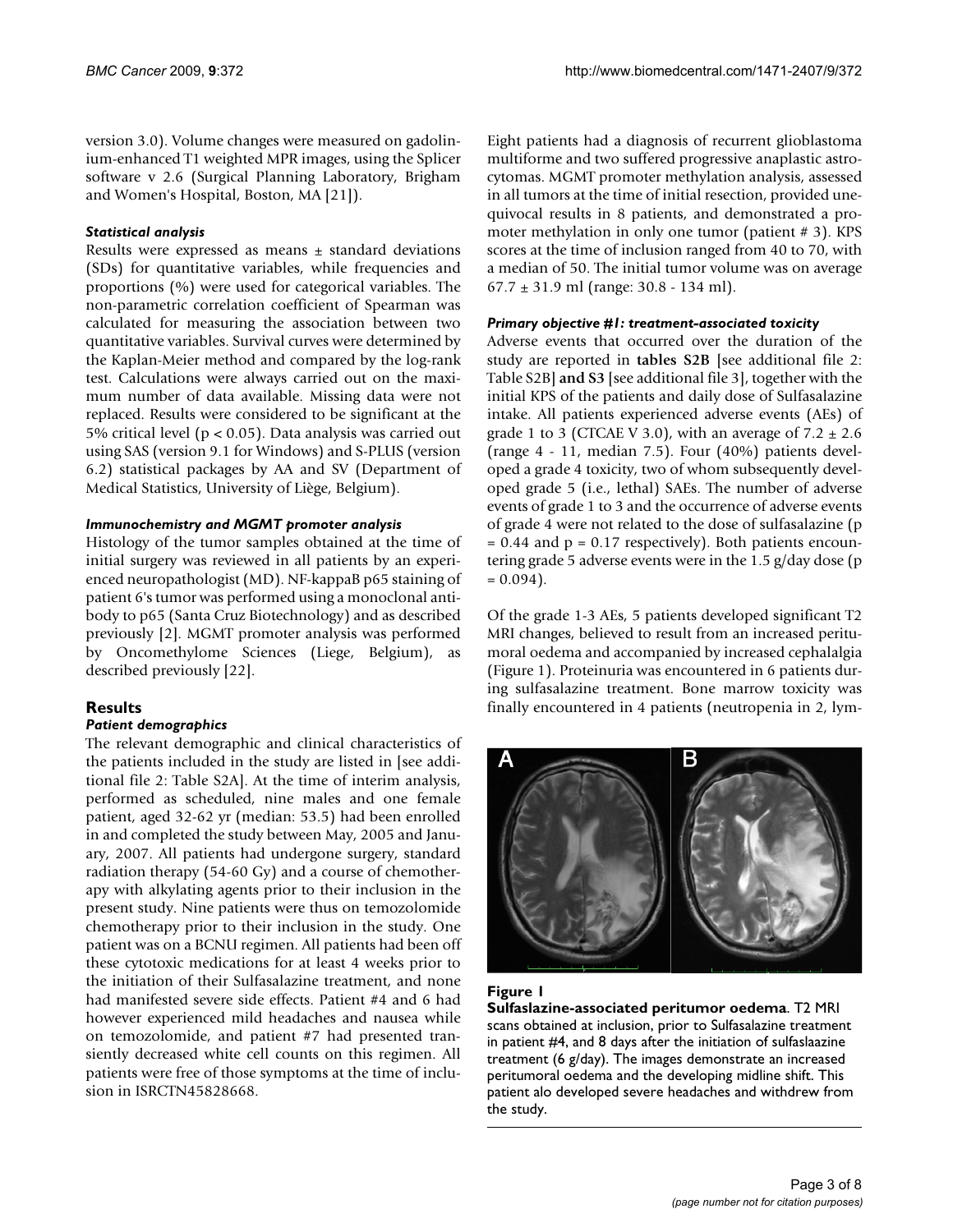phopenia and thrombopenia in 1 patient each). Four patients also presented reduced serum levels of the antiepileptic drugs sodium valproate ( $n = 4$ ), phenytoin ( $n = 1$ ) 2) and carbamazepine  $(n = 1)$ . No correlation was observed between sulfasalazine dose and the occurrence of these decreases.

Grade 4 AEs consisted of increased neurological deficits, epilepsy, cognitive dysfunction, altered consciousness, confusion, ataxia and one case of decreased sodium valproate and phenytoin serum levels. Death occurred in this latter patient as the result of inhalation pneumonia, following status epilepticus, after four weeks of Sulfasalazine treatment. Another patient developed a rapidly progressive cognitive deterioration within 5 days of sulfasalazine intake, followed by progressive loss of consciousness and death within a month despite medication withdrawal. Even though the initial KPS of these patients were 40 and 50 respectively at the time of inclusion, these adverse events were considered as probably related to the study drug.

#### *Primary objective #2: Tumor response*

Only one tumor appeared to be stabilized for two month under sulfasalazine treatment (patient #3), whereas all other lesions progressed. Defining tumoral growth as the ratio between the final and initial tumor volumes, the increase during the treatment duration was on average 2.0  $\pm$  0.7 (range: 1.4 - 3.2) and was highly significant (p < 0.0001). The growth was neither related to the dose of the sulfasalazine treatment ( $r = 0.45$ ,  $p = 0.22$ ) nor to treatment duration ( $r = -0.06$ ,  $p = 0.88$ ). The tumoral growth rate per day was defined as the difference between the final and the initial volume over the period of sulfasalazine treatment. The growth rate was on average  $2.1 \pm 1.8$ ml/day (range: 0.4 - 5.9 ml/day, Figure 2) and was significantly different from 0 ( $p = 0.005$ ). The growth rate was not related to the dose  $(r = 0.26, p = 0.50)$ .

#### *Secondary objectives: Progression-free and overall survival*

The overall survival was defined as the time (days) between the initiation of the sulfasalazine treatment and the death of the patient. Patients survived on average 100 ± 76.9 days (range: 32 - 270 days, median: 70.5 days; Figure 3 and **Table S2B** [see additional file 2]). Treatment was discontinued due to tumor growh (9 patients) and/or side effects (2 patients) after a mean of  $35 \pm 25.7$  days (Progression Free Survival: median: 31.5 days, range: 5- 94).

After sulfaslazine discontinuation, one patient was reoperated, and 4 patients (including the latter) received a salvage course of BCNU chemotherapy. The survival time after the end of the sulfasalazine treatment was on average 65.2 ± 55.8 days (range: 0 - 176 days, median: 44.5 days).

#### **Discussion**

The ISRCTN45828668 study was designed to assess the safety and potential efficacy of Sulfasalazine, an IKK and X-cystine transporter inhibitor, for the treatment of recurrent astrocytic malignant gliomas.

As scheduled, an interim analysis of the outcome of the first ten patients included in the study was performed prior to the inclusion of the second half of the planned study population. As described in the results section, this interim analysis revealed a high incidence of serious side effects as well as a lack of efficacy.

Several side effects were observed in our patients, two of which are particularly relevant in the setting of neurosurgical patients. Five patients developed T2 MRI changes characterized by an increase in the apparent peritumoral edema. Sulfasalazine was previously reported to induce encephalopathies and T2 MRI hyperintesities in rheumatologic [23,24], or Crohn's disease patients [25] and to cause intracranial hypertension [26]. It was also reported to aggravate experimental auto-immune encephalomyelitis, a phenomenon thought to result from immune effects and hypersensitivity reactions to the drug [27]. None of our patients, however, presented any rash or other sign of sulfasalzine hypersensitivity. We thus suspect that sulfasalzine more directly increased the permeability of (peri)tumoral vessels in our patients. Such an effect is however unlikely to result from sulfasalazine-mediated NF-kappaB inhibition, as this transcription factor is known to contribute to the vascular leakage in response to LPS and various cytokines [28]. More probably, inhibition of the x(c)-cystine/glutamate antiport could reduce intracellular gluthatione levels in endothelial cells and result in blood-brain barrier dysfunction [29]. Whatever the exact mechanism, and although tumor progression may also have contributed to this effect, sulfasalazine treatment induced a significant brain edema in 50% of our recurrent glioma patients, which likely contributed to worsening of their headaches and neurological condition.

Sulfasalzine treatment correlated with decreased serum levels of anti-epileptic drugs in 5 patients, namely sodium valproate  $(n = 5)$ , phenytoin  $(n = 3)$  and carbamazepine  $(n = 1)$ . The cause of this side effect remains unclear, as we did not find evidence of any correlation between sulfasalazine dosage and AED level decrease. Seizure activity nevertheless increased in two of these patients, leading to a worsening of their clinical condition and to the death (by inhalation pneumonia) of one of them.

Tumor growth was at best unaffected in our patients following sulfasalazine treatment, in contrast to previous reports of tumor growth inhibition in preclinical in vivo models of human malignant gliomas [2,15]. Several fac-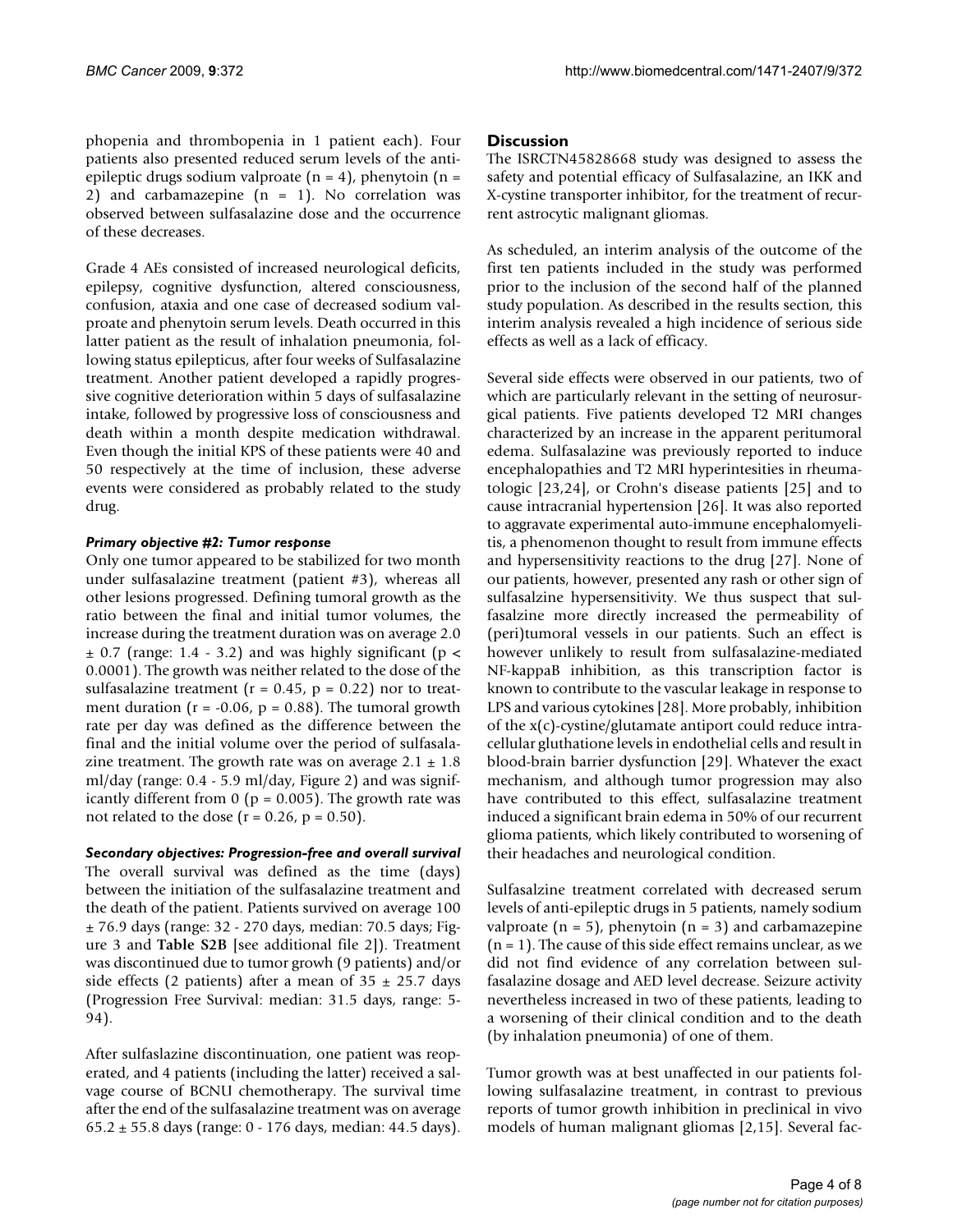

#### Figure 2

**Tumor growth during Sulfasalazine treatment**. A/Tumor growth between inclusion and sulfasalazine treatment arrest (volumes are provided in ml and were measured by segmentation on gadolinium-enhanced T1 MRI scans); B/Gadoliniumenhanced T1 MRI scans of patient #05 at the time of inclusion and after 32 days of sulfasalzine treatment (6 g/day). The tumor volume has more than tripled over this period.

tors might contribute to this discrepancy. First, the small number and large tumor burden of the patients analyzed in this study may have missed or masked a limited drug efficacy. Second, of the 8 tumors for which MGMT promoter analysis could be performed, 7 (87.5%) were unmethylated, a known factor of overall tumor resistance against alkylating agent therapy [30]. Third, the overall pharmacokinetics of sulfasalazine might differ between mice and humans, and different routes of administration were used in preclinical and clinical experiments (intraperitoneal injection in mice, oral use in humans). Fourth, Sulfasalazine targets only one of several pathways to NFkappaB activation, which may result in malignant gliomas

escaping treatment effect by utilizing accessory NF-kappaB pathways. Interestingly, an immunohistochemistry to p65 was performed on the tumor of the patient who was re-operated after sulfasalazine cessation, and showed abundant cytoplasmic and nuclear NF-kappaB reactivity. These highly resistant and heterogeneous tumors could thus rapidly develop mechanisms of resistance to sulfasalazine and/or IKK-independent routes of NF-kappaB activation. Accordingly, PFS during sulfasalazine treatment remained marginal. In addition, differences in NFkappaB-related pathways may exist between malignant glioma cell lines, primary cultures of malignant glioma, and malignant gliomas specimens [31]. Fifth, Sulfasala-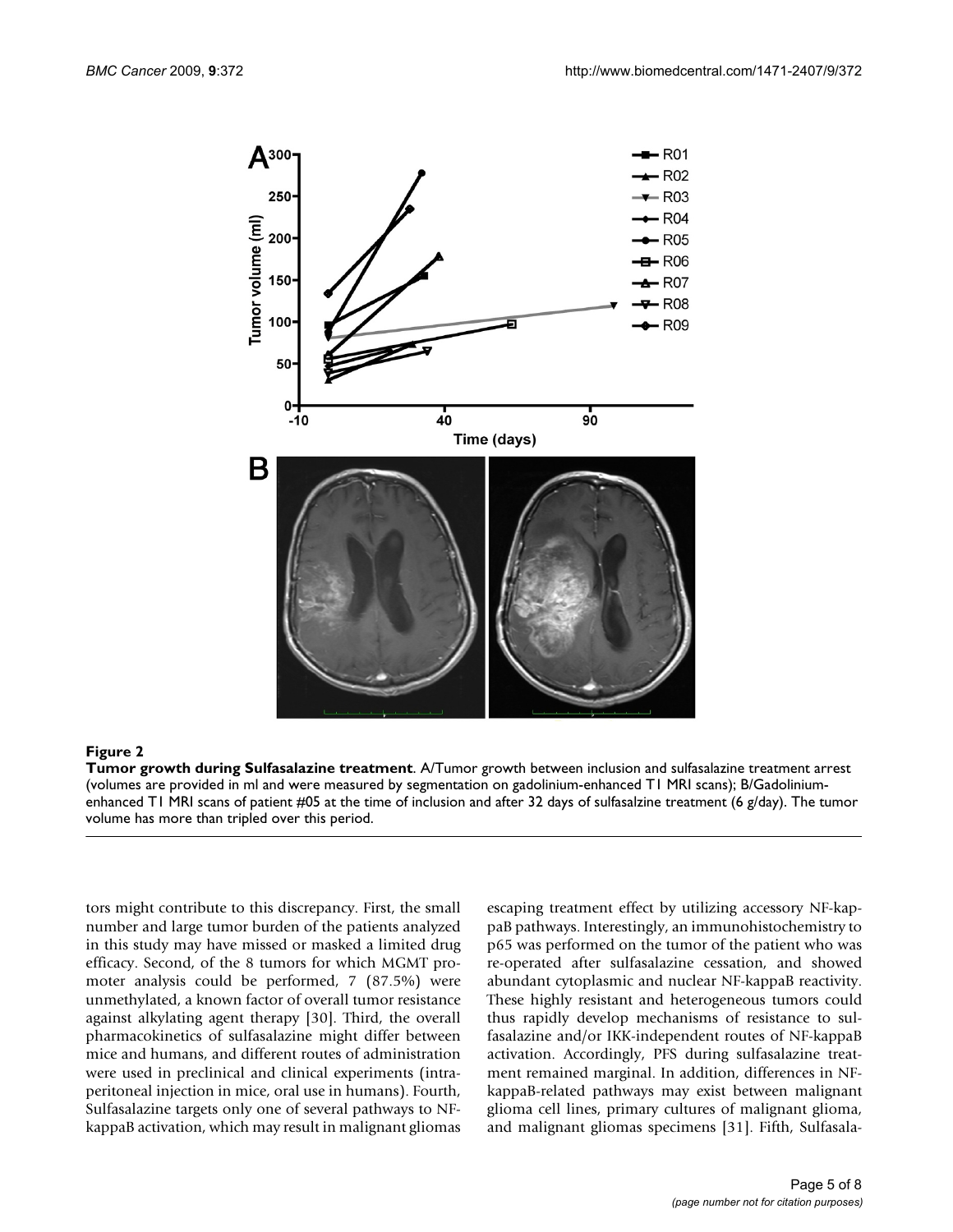

#### **Figure 3**



zine is known to induce a release of adenosine from several cell types [32], and adenosine is a know mitogen for glial cells [33].

Overall, we did not evidence any objective clinical response to sulfasalazine in this study, and on the contrary, observed some very fast tumor growths despite sulfasalazine treatment and the occurrence of serious adverse events. The death of two patients during or shortly after sulfasalazine treatment raises significant concerns about the safety of this drug for the treatment of human malignant gliomas, even if continued tumor progression in these already debilitated patients (KPS of 40 and 50, respectively) may have contributed to their deaths. In agreement with the independent review committee of the study, these serious adverse events and apparent lack of therapeutic benefit led to the early termination of ISRCTN445828668.

#### **Conclusion**

In conclusion, we strongly oppose the opinion, advocated by several physician and patient support web sites and preclinical reports, that sulfasalazine should be used routinely for the treatment of glioblastoma patients. We also recommend to exert extreme care in the surveillance of glioma patients included or to be included in other controlled clinical trials that use this drug.

However, the strong preclinical evidence of NF-kappaB in the growth and resistance of malignant gliomas remains unaltered by this study, which only raises questions regarding the value of Sulfasalazine as a clinically useful NF-kappaB inhibitor. We thus encourage the development of additional clinical trials that target this transcription factor, using other more specific and/or more potent pharmacological inhibitors of NF-kappaB that are currently being developed (reviewed in [34]).

# **Competing interests**

The authors declare that they have no competing interests.

### **Authors' contributions**

PR participated to the design of the study, performed image and data analysis and clinical assessments, and drafted the manuscript, DM participated to the patient recruitment and to the design of the study, MNK participated to image and data collection and analysis, and participated to the discussion of the manuscript, MA participated to data analysis and discussion of the results, MD performed the histological analyses and NF-kappaB immunostaining, AA participated to the design of the study and, together with SV, performed the statistical analyses and participated to the redaction of the manuscript, SC performed the MGMT methylation assays, MB participated to the analysis of the data, discussion of the results and redaction of the manuscript and VB participated to the design of the study and to the discussion of the results as well as to the redaction of the manuscript. All authors read and approved the final manuscript.

#### **Aknowledgements**

The authors wish to thank Dr F. Collignon and J. Lenelle for participating to the patient recruitment. PAR and MA are respectively a Research Associate a 'Télévie' Research Assistant of the National Fund for Scientific Research of Belgium (FNRS), This work was supported by grants from the Leon Frederic Fund (study sponsor), the Belgian Foundation against Cancer, the University Hospital of Liège (FIRS) and the FNRS of Belgium.

# **Additional material**

#### **Additional file 1**

*Table S1. inclusion and exclusion criteria of ISRCTN45828668.* Click here for file [\[http://www.biomedcentral.com/content/supplementary/1471-](http://www.biomedcentral.com/content/supplementary/1471-2407-9-372-S1.PDF) 2407-9-372-S1.PDF]

# **Additional file 2**

*Table S2 A&B. Characteristics and evolution of patients included in ISRCTN45828668.* Click here for file [\[http://www.biomedcentral.com/content/supplementary/1471-](http://www.biomedcentral.com/content/supplementary/1471-2407-9-372-S2.PDF) 2407-9-372-S2.PDF]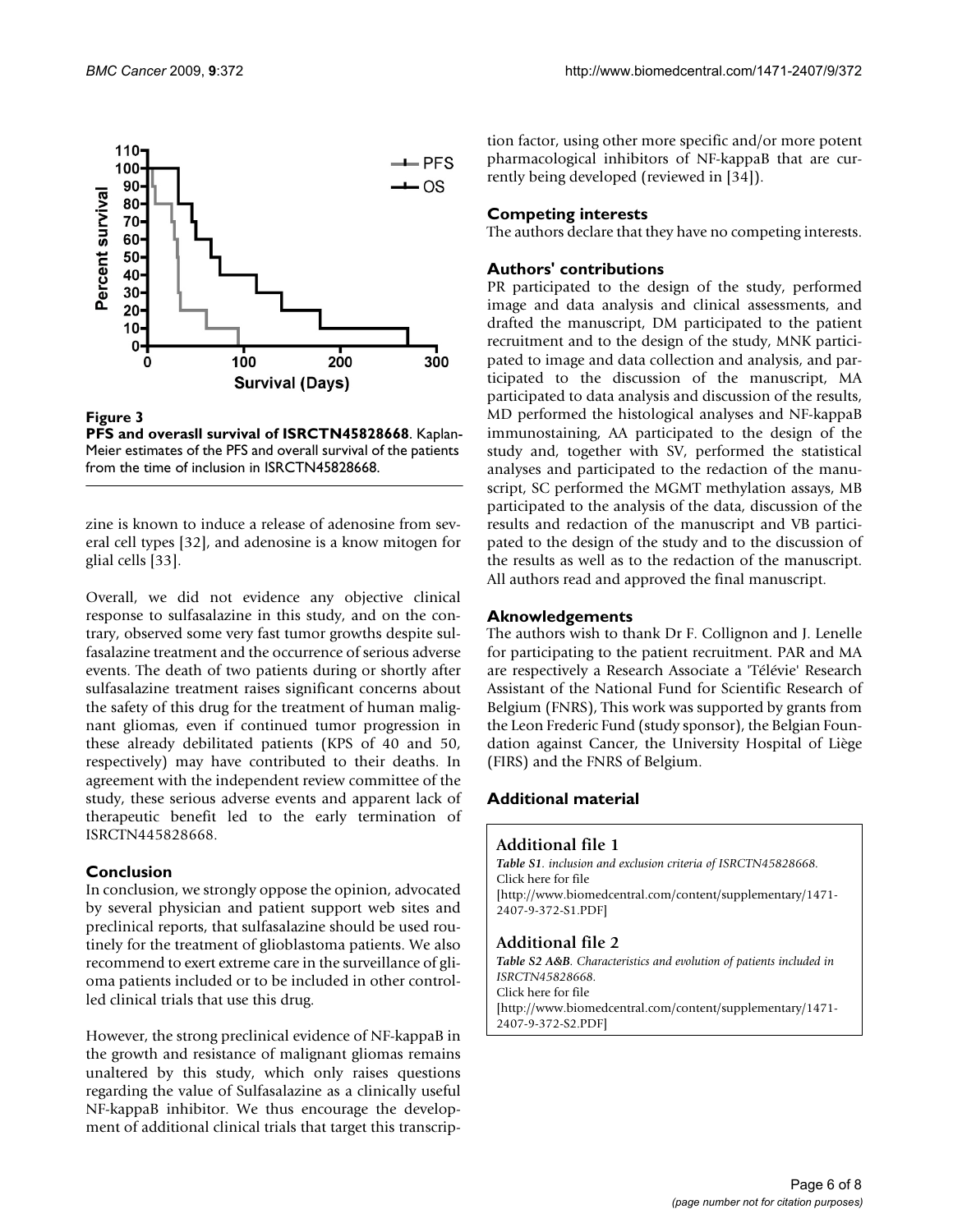#### **Additional file 3**

*Table S3. Summary of the adverse events encountered during ISRCTN45828668, classified according to CTCAE V.3.0.* Click here for file

[\[http://www.biomedcentral.com/content/supplementary/1471-](http://www.biomedcentral.com/content/supplementary/1471-2407-9-372-S3.PDF) 2407-9-372-S3.PDF]

#### **References**

- Stupp R, Mason WP, Bent MJ van den, Weller M, Fisher B, Taphoorn MJ, Belanger K, Brandes AA, Marosi C, Bogdahn U, *et al.*: **[Radiother](http://www.ncbi.nlm.nih.gov/entrez/query.fcgi?cmd=Retrieve&db=PubMed&dopt=Abstract&list_uids=15758009)[apy plus concomitant and adjuvant temozolomide for gliob](http://www.ncbi.nlm.nih.gov/entrez/query.fcgi?cmd=Retrieve&db=PubMed&dopt=Abstract&list_uids=15758009)[lastoma.](http://www.ncbi.nlm.nih.gov/entrez/query.fcgi?cmd=Retrieve&db=PubMed&dopt=Abstract&list_uids=15758009)** *N Engl J Med* 2005, **352(10):**987-996.
- 2. Robe PA, Bentires-Alj M, Bonif M, Rogister B, Deprez M, Haddada H, Khac MT, Jolois O, Erkmen K, Merville MP, *et al.*: **[In vitro and in vivo](http://www.ncbi.nlm.nih.gov/entrez/query.fcgi?cmd=Retrieve&db=PubMed&dopt=Abstract&list_uids=15328202) [activity of the nuclear factor-kappaB inhibitor sulfasalazine](http://www.ncbi.nlm.nih.gov/entrez/query.fcgi?cmd=Retrieve&db=PubMed&dopt=Abstract&list_uids=15328202) [in human glioblastomas.](http://www.ncbi.nlm.nih.gov/entrez/query.fcgi?cmd=Retrieve&db=PubMed&dopt=Abstract&list_uids=15328202)** *Clin Cancer Res* 2004, **10(16):**5595-5603.
- 3. Basu S, Rosenzweig KR, Youmell M, Price BD: **[The DNA-depend](http://www.ncbi.nlm.nih.gov/entrez/query.fcgi?cmd=Retrieve&db=PubMed&dopt=Abstract&list_uids=9636658)[ent protein kinase participates in the activation of NF kappa](http://www.ncbi.nlm.nih.gov/entrez/query.fcgi?cmd=Retrieve&db=PubMed&dopt=Abstract&list_uids=9636658) [B following DNA damage.](http://www.ncbi.nlm.nih.gov/entrez/query.fcgi?cmd=Retrieve&db=PubMed&dopt=Abstract&list_uids=9636658)** *Biochem Biophys Res Commun* 1998, **247(1):**79-83.
- Manna SK, Aggarwal BB: [Alpha-melanocyte-stimulating hor](http://www.ncbi.nlm.nih.gov/entrez/query.fcgi?cmd=Retrieve&db=PubMed&dopt=Abstract&list_uids=9743348)**[mone inhibits the nuclear transcription factor NF-kappa B](http://www.ncbi.nlm.nih.gov/entrez/query.fcgi?cmd=Retrieve&db=PubMed&dopt=Abstract&list_uids=9743348) [activation induced by various inflammatory agents.](http://www.ncbi.nlm.nih.gov/entrez/query.fcgi?cmd=Retrieve&db=PubMed&dopt=Abstract&list_uids=9743348)** *J Immunol* 1998, **161(6):**2873-2880.
- 5. Bours V, Bentires-Alj M, Hellin AC, Viatour P, Robe P, Delhalle S, Benoit V, Merville MP: **[Nuclear factor-kappa B, cancer, and](http://www.ncbi.nlm.nih.gov/entrez/query.fcgi?cmd=Retrieve&db=PubMed&dopt=Abstract&list_uids=11007945) [apoptosis.](http://www.ncbi.nlm.nih.gov/entrez/query.fcgi?cmd=Retrieve&db=PubMed&dopt=Abstract&list_uids=11007945)** *Biochem Pharmacol* 2000, **60(8):**1085-1089.
- 6. Hayashi S, Yamamoto M, Ueno Y, Ikeda K, Ohshima K, Soma G, Fukushima T: **[Expression of nuclear factor-kappa B, tumor necrosis](http://www.ncbi.nlm.nih.gov/entrez/query.fcgi?cmd=Retrieve&db=PubMed&dopt=Abstract&list_uids=11381677) [factor receptor type 1, and c-Myc in human astrocytomas.](http://www.ncbi.nlm.nih.gov/entrez/query.fcgi?cmd=Retrieve&db=PubMed&dopt=Abstract&list_uids=11381677)** *Neurol Med Chir (Tokyo)* 2001, **41(4):**187-195.
- 7. Nagai S, Washiyama K, Kurimoto M, Takaku A, Endo S, Kumanishi T: **[Aberrant nuclear factor-kappaB activity and its participation](http://www.ncbi.nlm.nih.gov/entrez/query.fcgi?cmd=Retrieve&db=PubMed&dopt=Abstract&list_uids=12005399) [in the growth of human malignant astrocytoma.](http://www.ncbi.nlm.nih.gov/entrez/query.fcgi?cmd=Retrieve&db=PubMed&dopt=Abstract&list_uids=12005399)** *J Neurosurg* 2002, **96(5):**909-917.
- 8. Wang H, Wang H, Zhang W, Huang HJ, Liao WS, Fuller GN: **[Analy](http://www.ncbi.nlm.nih.gov/entrez/query.fcgi?cmd=Retrieve&db=PubMed&dopt=Abstract&list_uids=15184909)[sis of the activation status of Akt, NFkappaB, and Stat3 in](http://www.ncbi.nlm.nih.gov/entrez/query.fcgi?cmd=Retrieve&db=PubMed&dopt=Abstract&list_uids=15184909) [human diffuse gliomas.](http://www.ncbi.nlm.nih.gov/entrez/query.fcgi?cmd=Retrieve&db=PubMed&dopt=Abstract&list_uids=15184909)** *Lab Invest* 2004, **84(8):**941-951.
- 9. Nagai S, Kurimoto M, Washiyama K, Hirashima Y, Kumanishi T, Endo S: **[Inhibition of cellular proliferation and induction of apopto](http://www.ncbi.nlm.nih.gov/entrez/query.fcgi?cmd=Retrieve&db=PubMed&dopt=Abstract&list_uids=16193380)[sis by curcumin in human malignant astrocytoma cell lines.](http://www.ncbi.nlm.nih.gov/entrez/query.fcgi?cmd=Retrieve&db=PubMed&dopt=Abstract&list_uids=16193380)** *J Neurooncol* 2005, **74(2):**105-111.
- 10. Tsunoda K, Kitange G, Anda T, Shabani HK, Kaminogo M, Shibata S, Nagata I: **[Expression of the constitutively activated RelA/NF](http://www.ncbi.nlm.nih.gov/entrez/query.fcgi?cmd=Retrieve&db=PubMed&dopt=Abstract&list_uids=18095109)[kappaB in human astrocytic tumors and the in vitro implica](http://www.ncbi.nlm.nih.gov/entrez/query.fcgi?cmd=Retrieve&db=PubMed&dopt=Abstract&list_uids=18095109)tion in the regulation of urokinase-type plasminogen activa[tor, migration, and invasion.](http://www.ncbi.nlm.nih.gov/entrez/query.fcgi?cmd=Retrieve&db=PubMed&dopt=Abstract&list_uids=18095109)** *Brain Tumor Pathol* 2005, **22(2):**79-87.
- 11. Piret B, Schoonbroodt S, Piette J: **[The ATM protein is required](http://www.ncbi.nlm.nih.gov/entrez/query.fcgi?cmd=Retrieve&db=PubMed&dopt=Abstract&list_uids=10327072) [for sustained activation of NF-kappaB following DNA dam](http://www.ncbi.nlm.nih.gov/entrez/query.fcgi?cmd=Retrieve&db=PubMed&dopt=Abstract&list_uids=10327072)[age.](http://www.ncbi.nlm.nih.gov/entrez/query.fcgi?cmd=Retrieve&db=PubMed&dopt=Abstract&list_uids=10327072)** *Oncogene* 1999, **18(13):**2261-2271.
- 12. Robe P, Nguyen-Khack MT, Lambert F, Lechanteur C, Jolois O, Ernst-Gengoux P, Rogister B, Bours V: **[Sulfasalazine unveils a contact](http://www.ncbi.nlm.nih.gov/entrez/query.fcgi?cmd=Retrieve&db=PubMed&dopt=Abstract&list_uids=17143539)[independent HSV-TK/ganciclovir gene therapy bystnader](http://www.ncbi.nlm.nih.gov/entrez/query.fcgi?cmd=Retrieve&db=PubMed&dopt=Abstract&list_uids=17143539) [effect in malignant gliomas.](http://www.ncbi.nlm.nih.gov/entrez/query.fcgi?cmd=Retrieve&db=PubMed&dopt=Abstract&list_uids=17143539)** *International Journal of Oncology* 2007, **30(1):**283-90.
- 13. Bredel M, Bredel C, Juric D, Duran GE, Yu RX, Harsh GR, Vogel H, Recht LD, Scheck AC, Sikic BI: **[Tumor necrosis factor-alpha](http://www.ncbi.nlm.nih.gov/entrez/query.fcgi?cmd=Retrieve&db=PubMed&dopt=Abstract&list_uids=16365179)[induced protein 3 as a putative regulator of nuclear factor](http://www.ncbi.nlm.nih.gov/entrez/query.fcgi?cmd=Retrieve&db=PubMed&dopt=Abstract&list_uids=16365179)kappaB-mediated resistance to O6-alkylating agents in [human glioblastomas.](http://www.ncbi.nlm.nih.gov/entrez/query.fcgi?cmd=Retrieve&db=PubMed&dopt=Abstract&list_uids=16365179)** *J Clin Oncol* 2006, **24(2):**274-287.
- 14. Wahl C, Liptay S, Adler G, Schmid RM: **[Sulfasalazine: a potent and](http://www.ncbi.nlm.nih.gov/entrez/query.fcgi?cmd=Retrieve&db=PubMed&dopt=Abstract&list_uids=9486988) [specific inhibitor of nuclear factor kappa B.](http://www.ncbi.nlm.nih.gov/entrez/query.fcgi?cmd=Retrieve&db=PubMed&dopt=Abstract&list_uids=9486988)** *J Clin Invest* 1998, **101(5):**1163-1174.
- 15. Chung WJ, Lyons SA, Nelson GM, Hamza H, Gladson CL, Gillespie GY, Sontheimer H: **[Inhibition of cystine uptake disrupts the](http://www.ncbi.nlm.nih.gov/entrez/query.fcgi?cmd=Retrieve&db=PubMed&dopt=Abstract&list_uids=16079392)** [growth of primary brain tumors.](http://www.ncbi.nlm.nih.gov/entrez/query.fcgi?cmd=Retrieve&db=PubMed&dopt=Abstract&list_uids=16079392) **25(31):**7101-7110.
- 16. Lo M, Wang YZ, Gout PW: **[The x\(c\)-cystine/glutamate anti](http://www.ncbi.nlm.nih.gov/entrez/query.fcgi?cmd=Retrieve&db=PubMed&dopt=Abstract&list_uids=18181196)[porter: a potential target for therapy of cancer and other dis](http://www.ncbi.nlm.nih.gov/entrez/query.fcgi?cmd=Retrieve&db=PubMed&dopt=Abstract&list_uids=18181196)[eases.](http://www.ncbi.nlm.nih.gov/entrez/query.fcgi?cmd=Retrieve&db=PubMed&dopt=Abstract&list_uids=18181196)** *J Cell Physiol* 2008, **215(3):**593-602.
- 17. Rains CP, Noble S, Faulds D: **[Sulfasalazine. A review of its phar](http://www.ncbi.nlm.nih.gov/entrez/query.fcgi?cmd=Retrieve&db=PubMed&dopt=Abstract&list_uids=7588084)[macological properties and therapeutic efficacy in the treat](http://www.ncbi.nlm.nih.gov/entrez/query.fcgi?cmd=Retrieve&db=PubMed&dopt=Abstract&list_uids=7588084)[ment of rheumatoid arthritis.](http://www.ncbi.nlm.nih.gov/entrez/query.fcgi?cmd=Retrieve&db=PubMed&dopt=Abstract&list_uids=7588084)** *Drugs* 1995, **50(1):**137-156.
- 18. Robe PA, Martin D, Albert A, Deprez M, Chariot A, Bours V: **[A](http://www.ncbi.nlm.nih.gov/entrez/query.fcgi?cmd=Retrieve&db=PubMed&dopt=Abstract&list_uids=16448552) [phase 1-2, prospective, double blind, randomized study of](http://www.ncbi.nlm.nih.gov/entrez/query.fcgi?cmd=Retrieve&db=PubMed&dopt=Abstract&list_uids=16448552) the safety and efficacy of Sulfasalazine for the treatment of progressing malignant gliomas: study protocol of [\[ISRCTN45828668\].](http://www.ncbi.nlm.nih.gov/entrez/query.fcgi?cmd=Retrieve&db=PubMed&dopt=Abstract&list_uids=16448552)** *BMC Cancer* 2006, **6(1):**29.
- 19. Chang SM, Reynolds SL, Butowski N, Lamborn KR, Buckner JC, Kaplan RS, Bigner DD: **[GNOSIS: guidelines for neuro-oncology:](http://www.ncbi.nlm.nih.gov/entrez/query.fcgi?cmd=Retrieve&db=PubMed&dopt=Abstract&list_uids=16212807) [standards for investigational studies-reporting of phase 1](http://www.ncbi.nlm.nih.gov/entrez/query.fcgi?cmd=Retrieve&db=PubMed&dopt=Abstract&list_uids=16212807) [and phase 2 clinical trials.](http://www.ncbi.nlm.nih.gov/entrez/query.fcgi?cmd=Retrieve&db=PubMed&dopt=Abstract&list_uids=16212807)** *Neuro Oncol* 2005, **7(4):**425-434.
- 20. Macdonald DR, Cascino TL, Schold SC Jr, Cairncross JG: **[Response](http://www.ncbi.nlm.nih.gov/entrez/query.fcgi?cmd=Retrieve&db=PubMed&dopt=Abstract&list_uids=2358840) [criteria for phase II studies of supratentorial malignant gli](http://www.ncbi.nlm.nih.gov/entrez/query.fcgi?cmd=Retrieve&db=PubMed&dopt=Abstract&list_uids=2358840)[oma.](http://www.ncbi.nlm.nih.gov/entrez/query.fcgi?cmd=Retrieve&db=PubMed&dopt=Abstract&list_uids=2358840)** *J Clin Oncol* 1990, **8(7):**1277-1280.
- 21. Gering DNA, Kikinis R, Grimson W, Hata N, Everett P, Jolesz F, Wells W: **An Integrated Visualization System for Surgical Planning and Guidance using Image Fusion and Interventional Imaging.** *Int Conf Med Image Comput Comput Assist Interv* 1999, **2:**11.
- 22. Vlassenbroeck I, Califice S, Diserens A, Migliavacca E, Straub J, Di Stefano I, Moreau F, Hamou M, Renard I, Delorenzi M, *et al.*: **Validation of Real-Time MSP to Determine MGMT Promoter Methylation in Glioma.** *J Mol Diagn* 2008, **10:**6.
- 23. Takahashi H, Ito S, Nagumo K, Kojima S, Umibe T, Hattori T: **[Sala](http://www.ncbi.nlm.nih.gov/entrez/query.fcgi?cmd=Retrieve&db=PubMed&dopt=Abstract&list_uids=16946577)[zosulfapyridine-induced encephalopathy with symmetrical](http://www.ncbi.nlm.nih.gov/entrez/query.fcgi?cmd=Retrieve&db=PubMed&dopt=Abstract&list_uids=16946577) [lesions in the basal ganglia and thalami.](http://www.ncbi.nlm.nih.gov/entrez/query.fcgi?cmd=Retrieve&db=PubMed&dopt=Abstract&list_uids=16946577)** *Intern Med* 2006, **45(15):**927-929.
- 24. Mut SE, Kutlu G, Ucler S, Erdal A, Inan LE: **[Reversible encephalop](http://www.ncbi.nlm.nih.gov/entrez/query.fcgi?cmd=Retrieve&db=PubMed&dopt=Abstract&list_uids=19050416)**[athy due to sulfasalazine.](http://www.ncbi.nlm.nih.gov/entrez/query.fcgi?cmd=Retrieve&db=PubMed&dopt=Abstract&list_uids=19050416) **31(6):**368-371.
- 25. Schoonjans R, Mast A, Abeele G Van den, Dewilde D, Achten E, Van Maele V, Pauwels W: **[Sulfasalazine-associated encephalopathy](http://www.ncbi.nlm.nih.gov/entrez/query.fcgi?cmd=Retrieve&db=PubMed&dopt=Abstract&list_uids=8105680) [in a patient with Crohn's disease.](http://www.ncbi.nlm.nih.gov/entrez/query.fcgi?cmd=Retrieve&db=PubMed&dopt=Abstract&list_uids=8105680)** *Am J Gastroenterol* 1993, **88(10):**1759-1763.
- 26. Sevgi E, Yalcin G, Kansu T, Varli K: **[Drug induced intracranial](http://www.ncbi.nlm.nih.gov/entrez/query.fcgi?cmd=Retrieve&db=PubMed&dopt=Abstract&list_uids=18070060) [hypertension associated with sulphasalazine treatment.](http://www.ncbi.nlm.nih.gov/entrez/query.fcgi?cmd=Retrieve&db=PubMed&dopt=Abstract&list_uids=18070060)** *Headache* 2008, **48(2):**296-298.
- 27. Correale J, Olsson T, Bjork J, Smedegard G, Hojeberg B, Link H: **[Sul](http://www.ncbi.nlm.nih.gov/entrez/query.fcgi?cmd=Retrieve&db=PubMed&dopt=Abstract&list_uids=1680877)[fasalazine aggravates experimental autoimmune encephalo](http://www.ncbi.nlm.nih.gov/entrez/query.fcgi?cmd=Retrieve&db=PubMed&dopt=Abstract&list_uids=1680877)**myelitis and causes an increase in the number **[autoreactive T cells.](http://www.ncbi.nlm.nih.gov/entrez/query.fcgi?cmd=Retrieve&db=PubMed&dopt=Abstract&list_uids=1680877)** *J Neuroimmunol* 1991, **34(2-3):**109-120.
- 28. Mehta D, Malik AB: **[Signaling mechanisms regulating endothe](http://www.ncbi.nlm.nih.gov/entrez/query.fcgi?cmd=Retrieve&db=PubMed&dopt=Abstract&list_uids=16371600)[lial permeability.](http://www.ncbi.nlm.nih.gov/entrez/query.fcgi?cmd=Retrieve&db=PubMed&dopt=Abstract&list_uids=16371600)** *Physiol Rev* 2006, **86(1):**279-367.
- 29. Hurst RD, Heales SJ, Dobbie MS, Barker JE, Clark JB: **[Decreased](http://www.ncbi.nlm.nih.gov/entrez/query.fcgi?cmd=Retrieve&db=PubMed&dopt=Abstract&list_uids=9748597) endothelial cell glutathione and increased sensitivity to oxi[dative stress in an in vitro blood-brain barrier model system.](http://www.ncbi.nlm.nih.gov/entrez/query.fcgi?cmd=Retrieve&db=PubMed&dopt=Abstract&list_uids=9748597)** *Brain Res* 1998, **802(1-2):**232-240.
- 30. Hegi ME, Diserens AC, Gorlia T, Hamou MF, de Tribolet N, Weller M, Kros JM, Hainfellner JA, Mason W, Mariani L, *et al.*: **[MGMT gene](http://www.ncbi.nlm.nih.gov/entrez/query.fcgi?cmd=Retrieve&db=PubMed&dopt=Abstract&list_uids=15758010) [silencing and benefit from temozolomide in glioblastoma.](http://www.ncbi.nlm.nih.gov/entrez/query.fcgi?cmd=Retrieve&db=PubMed&dopt=Abstract&list_uids=15758010)** *N Engl J Med* 2005, **352(10):**997-1003.
- 31. Li A, Walling J, Kotliarov Y, Center A, Steed ME, Ahn SJ, Rosenblum M, Mikkelsen T, Zenklusen JC, Fine HA: **[Genomic changes and](http://www.ncbi.nlm.nih.gov/entrez/query.fcgi?cmd=Retrieve&db=PubMed&dopt=Abstract&list_uids=18184972) [gene expression profiles reveal that established glioma cell](http://www.ncbi.nlm.nih.gov/entrez/query.fcgi?cmd=Retrieve&db=PubMed&dopt=Abstract&list_uids=18184972) lines are poorly representative of primary human gliomas.** *Mol Cancer Res* 2008, **6(1):**21-30.
- 32. Morabito L, Montesinos MC, Schreibman DM, Balter L, Thompson LF, Resta R, Carlin G, Huie MA, Cronstein BN: **[Methotrexate and sul](http://www.ncbi.nlm.nih.gov/entrez/query.fcgi?cmd=Retrieve&db=PubMed&dopt=Abstract&list_uids=9435300)[fasalazine promote adenosine release by a mechanism that](http://www.ncbi.nlm.nih.gov/entrez/query.fcgi?cmd=Retrieve&db=PubMed&dopt=Abstract&list_uids=9435300) requires ecto-5'-nucleotidase-mediated conversion of ade[nine nucleotides.](http://www.ncbi.nlm.nih.gov/entrez/query.fcgi?cmd=Retrieve&db=PubMed&dopt=Abstract&list_uids=9435300)** *J Clin Invest* 1998, **101(2):**295-300.
- 33. Rathbone MP, Middlemiss PJ, Kim JK, Gysbers JW, DeForge SP, Smith RW, Hughes DW: **[Adenosine and its nucleotides stimulate](http://www.ncbi.nlm.nih.gov/entrez/query.fcgi?cmd=Retrieve&db=PubMed&dopt=Abstract&list_uids=1314349) [proliferation of chick astrocytes and human astrocytoma](http://www.ncbi.nlm.nih.gov/entrez/query.fcgi?cmd=Retrieve&db=PubMed&dopt=Abstract&list_uids=1314349) [cells.](http://www.ncbi.nlm.nih.gov/entrez/query.fcgi?cmd=Retrieve&db=PubMed&dopt=Abstract&list_uids=1314349)** *Neurosci Res* 1992, **13(1):**1-17.
- 34. Olivier S, Robe P, Bours V: **[Can NF-kappaB be a target for novel](http://www.ncbi.nlm.nih.gov/entrez/query.fcgi?cmd=Retrieve&db=PubMed&dopt=Abstract&list_uids=16973133) [and efficient anti-cancer agents?](http://www.ncbi.nlm.nih.gov/entrez/query.fcgi?cmd=Retrieve&db=PubMed&dopt=Abstract&list_uids=16973133)** *Biochem Pharmacol* 2006, **72(9):**1054-68.